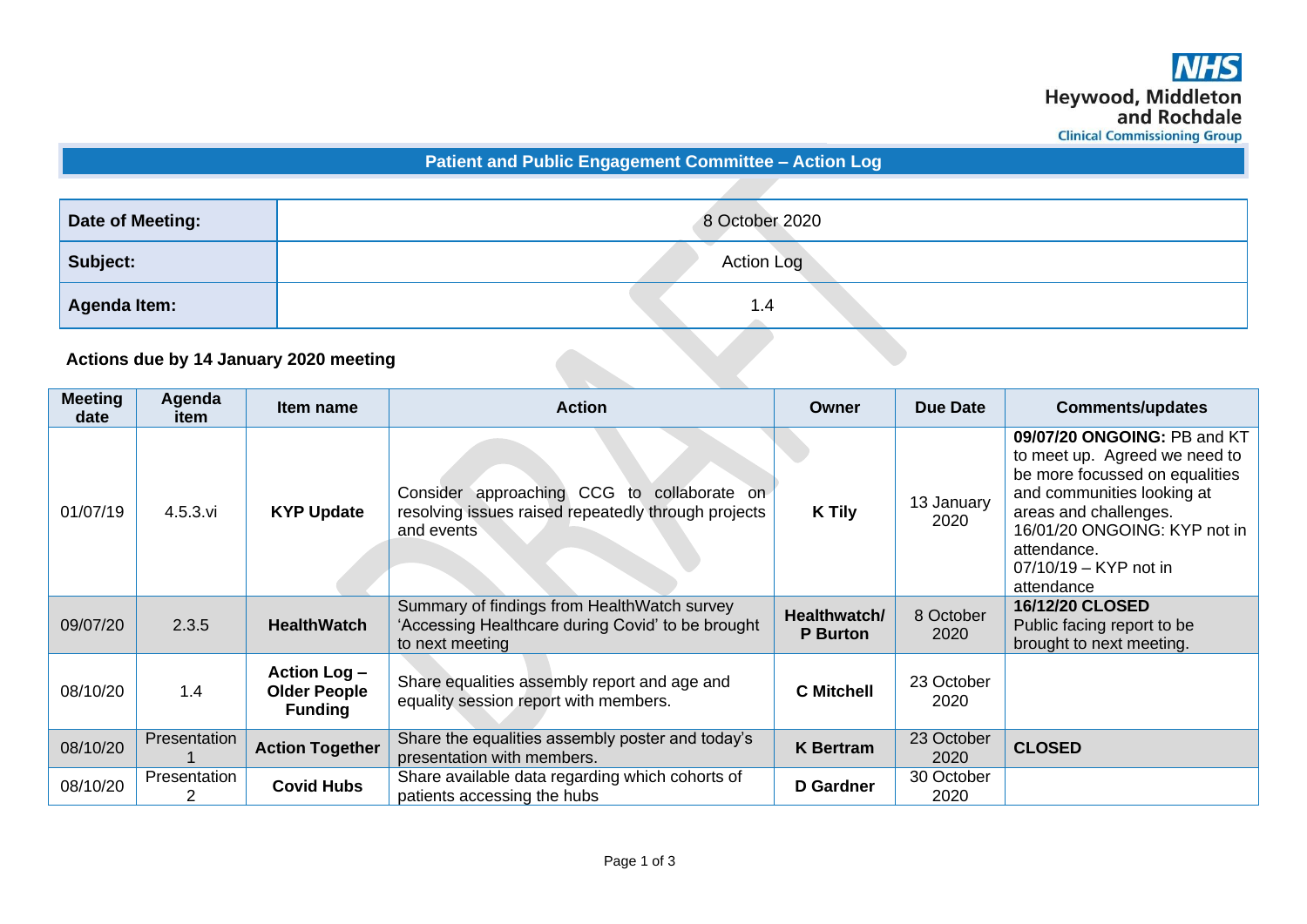| 08/10/20                                                | 2.2.4 | <b>RADDAG</b>                                                | Suggestions/opportunities regarding strengthening<br>links with children with physical disabilities to be<br>shared.                                      | All                           | 14 January<br>2021 |  |
|---------------------------------------------------------|-------|--------------------------------------------------------------|-----------------------------------------------------------------------------------------------------------------------------------------------------------|-------------------------------|--------------------|--|
| 08/10/20                                                | 2.3.1 | <b>Healthwatch</b>                                           | Feedback from focus group surveys and report<br>from the equalities assembly to be shared with<br>members.                                                | K Jones /<br><b>T</b> Coatman | 14 January<br>2021 |  |
| 08/10/20                                                | 4.1.7 | Impact of<br><b>Engagement</b>                               | Health Watch to share their checklist of<br>organisations and groups currently meeting with<br>the Engagement Lead.                                       | <b>T</b> Coatman              | 14 January<br>2021 |  |
| 08/10/20                                                | 4.1.2 | <b>Easy Read</b><br><b>Patient Leaflets</b>                  | Members comments to be collated and an<br>updated version to be shared with members.                                                                      | <b>R</b> McDougall            | 14 January<br>2021 |  |
| 08/10/20                                                | 5.2.4 | Integrated<br>Commissioning<br><b>Business</b><br>Engagement | The Equality, Diversity & Inclusion Lead to be<br>invited to attend a future Commissioning Team<br>meeting in relation to equality impact<br>assessments. | <b>C</b> Mitchell             | 14 January<br>2021 |  |
| Actions completed / closed at meeting on 8 October 2020 |       |                                                              |                                                                                                                                                           |                               |                    |  |

## **Actions completed / closed at meeting on 8 October 2020**

| <b>Meeting</b><br>date | Agenda<br>item | Item name            | <b>Action</b>                                                                                                                       | Owner                             | Due Date           | <b>Comments/updates</b>                                                                                                                                                                                      |
|------------------------|----------------|----------------------|-------------------------------------------------------------------------------------------------------------------------------------|-----------------------------------|--------------------|--------------------------------------------------------------------------------------------------------------------------------------------------------------------------------------------------------------|
| 1/07/19                | 4.5.11.vi      | <b>Circle Update</b> | Link Chair in with discussions around GM wide<br>volunteer driver service.                                                          | <b>M</b> Wynn                     | 13 January<br>2020 | <b>CLOSED</b><br>09/07/20 ON HOLD.<br>16/01/20 ONGOING: Circle not<br>in.<br>attendance<br>07/10/19 - No updates received<br>from TFGM                                                                       |
| 01/07/19               | 6.1.3          | <b>AOB</b>           | Follow up on why Making Space befriending<br>service ceased to provide a service, and if<br>alternative options have been provided. | S Arfan                           | 13 January<br>2020 | <b>CLOSED</b><br>09/07/20 ONGOING: SA to<br>liaise with Rachel and Tracey in<br>Commissioning and report back<br>to Mark.<br>16/01/20 ONGOING: Liaise with<br>R Chambers<br>$07/10/19$ – not yet followed up |
| 09/07/20               | 2.7.9          | <b>KYP</b>           | Capture issues in relation to Covid hubs and share<br>with Dianne and invite Dianne to next meeting                                 | K Tilly /S<br>Hickman /S<br>Arfan | 9 October<br>2020  | <b>CLOSED</b>                                                                                                                                                                                                |